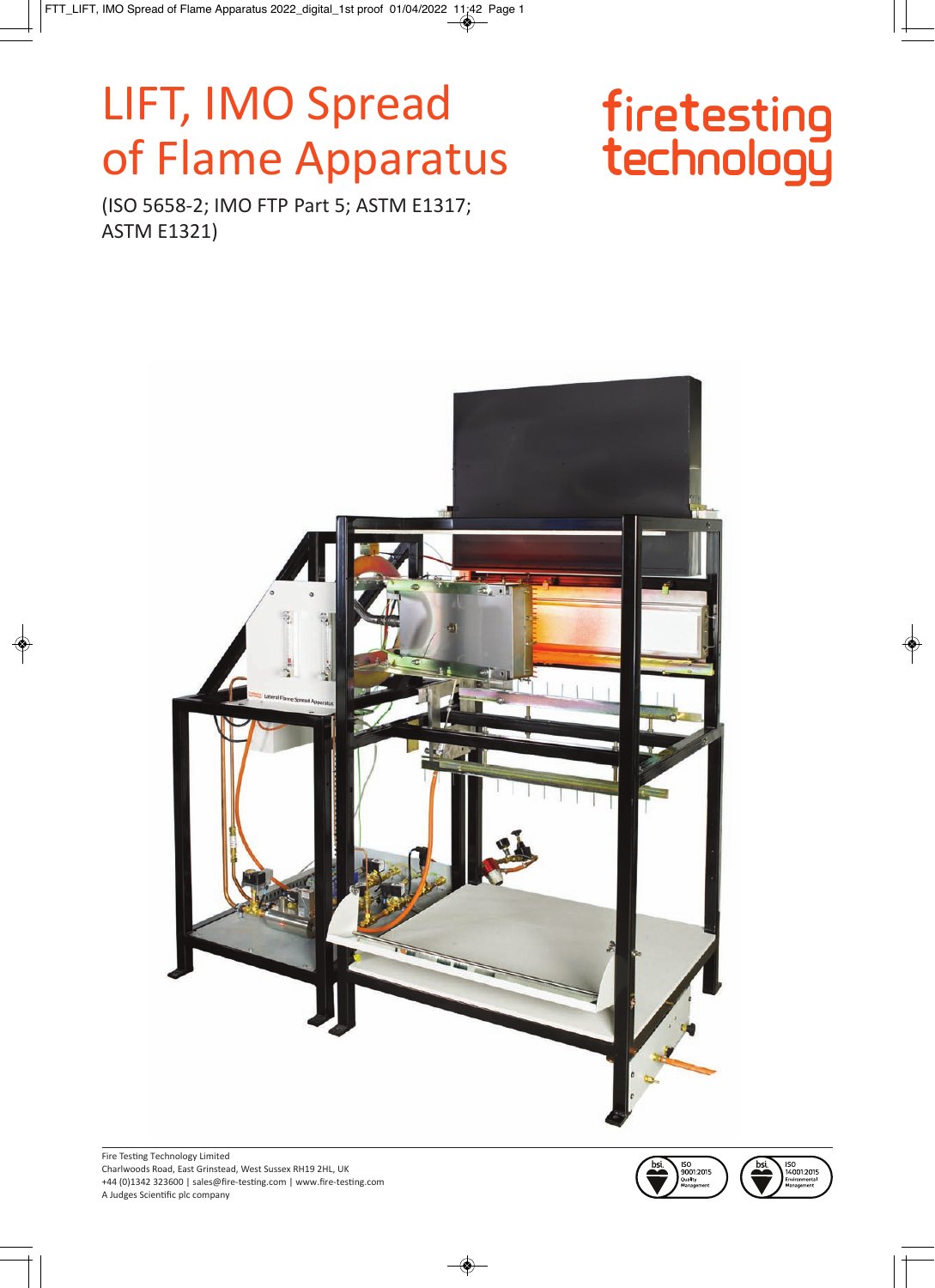The Spread of Flame Apparatus is an important test for comparing the performance of essentially flat materials, composites or assemblies, which are used primarily as the exposed surfaces of walls. Comparative test data is generated from measurement of the lateral spread of flame along the surface of a specimen of a product vertically orientated. The specimen is subject to radiated heat in the presence of a pilot flame.

ISO 56582 and ASTM E1321 allow wider use of the test beyond marine applications. The major differences between ISO 5658-2 and the IMO test are that ISO 5658-2 is limited in scope to testing the spread of flame over vertical specimens and does not include the stack for estimating heat release rate.

The **FTT** Spread of Flame Apparatus uses a gas-fired radiant heat panel with pilot flame ignition to ignite a

test specimen. Following ignition, any flame front which develops is noted and a record is made of the progression of the flame front horizontally along the length of the specimen in terms of the time it takes to travel to various distances. The results are expressed in terms of the flame spread distance/time history, the critical heat flux at extinguishment, the average heat for sustained burning and the flame front speed.

To meet the IMO specification a stack is fitted complete with thermopile for estimating heat release rate. The **FTT** Spread of Flame Apparatus is supplied with all necessary controls, flux meter and specimen holder. The complete test apparatus consists essentially of three main components, a radiant panel support framework and a specimen support framework which are linked together to bring the test specimen into the required configuration in relation to the radiant panel, and the specimen



**Panel box assembly with reverberatory screen as mounted in equipment test frame.**

holder, which carries the test specimen. The radiant heater system is fully automatic, with spark ignition and safety interlocks.

#### **The IMO software**

The **FTT** Spread of Flame Apparatus is a sophisticated instrument, designed to make the calibration and use of the instrument very userfriendly. The IMOSoft software package acquires test data, assists with calibration routines and automatically generates test reports.

The software interfaces with the IMO apparatus via a multi-channel A/D converter, into which all the required signals are connected. This interface unit connects to the computer via a USB cable.

The user interface is a Microsoft Windows based system with push button actions and standard Windows data entry fields, drop down selectors, check boxes and switches.

The Software has the following features:

- 1. View of Transducer Signals
- 2. Heat Release Rate Calibration
- 3. Automatic File Naming
- 4. Data Collection
- 5. Data Presentation

#### **Software**

Instrument supplied with software at no extra charge. Software updates provided free of charge.

#### **Features and Benefits**

The control panel is located on the radiant panel frame. This incorporates all of the electrical indicators and controls for daily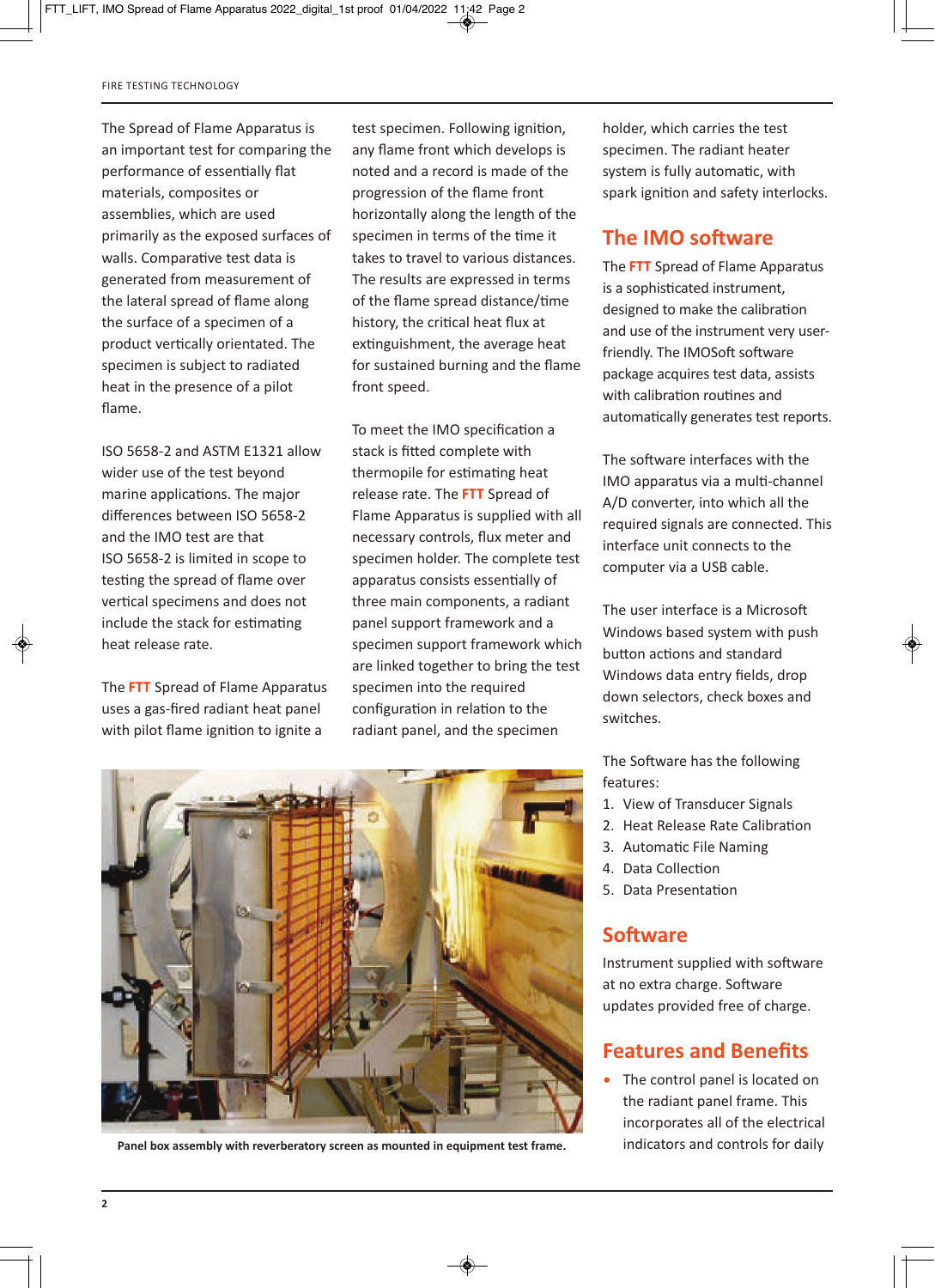use and connections for the computer.

- Fitted to the rear of the radiant panel is a type-K thermocouple which monitors the temperature of the assembly. Should a blowback occur in the chamber of the radiant panel, the temperature rise will be sensed by the thermocouple and will cutout the gas supply to the unit.
- The mass flow meter is used during calibration of the stack for heat release rate measurements. This can be connected to the computer if supplied or a chart recorder.
- The On/Off Controls for the Sample Pilot Flame, Radiant Panel and Air Blower are located along the lower edge of the radiant panel frame.
- User friendly IMOSoft software package acquires test data, assists with calibration routines and automatically generates test reports. It allows for a more efficient use of the instrument, leading to a larger daily throughput of testing and enhanced quality data presentation.

| <b>TECHNICAL SPECIFICATIONS</b> |                                                                                                                                                                                 |
|---------------------------------|---------------------------------------------------------------------------------------------------------------------------------------------------------------------------------|
| Measuring principle             | Measurement of flame spread over a vertically orientated material subject to uniform radiant heat flux<br>Measurement of heat release rate using a calibrated thermopile system |
| Calibration burner              | The output from the mass flow meter is calibrated for $0-5V = 0-25$ slpm of methane gas                                                                                         |
| Software                        | IMOSoft, Windows PC                                                                                                                                                             |
| Flux meter                      | Schmidt-Boelter heat flux meter for measuring the flux profile along the specimen                                                                                               |
| <b>Dimensions</b>               | 1600mm (W) $\times$ 900mm (D) $\times$ 1650mm (H excluding chimney)<br>A minimum ceiling height of 2400mm is required to accommodate chimney and extraction hood                |
|                                 | A minimum floor space of $4m \times 2m$ is required to allow for removal of calibration burner                                                                                  |

Due to **FTT**'s continuous development policy specifications could change without prior notice.

| <b>SERVICES</b> |                                                                                                                                                                                                                                                                                                                                  |
|-----------------|----------------------------------------------------------------------------------------------------------------------------------------------------------------------------------------------------------------------------------------------------------------------------------------------------------------------------------|
| Extraction      | A ceiling mounted fume exhaust system with a capacity of at least 0.5m <sup>3</sup> /s                                                                                                                                                                                                                                           |
| Power           | 230 VAC at 50/60 Hz 10 Amp                                                                                                                                                                                                                                                                                                       |
| Gas             | Radiant Panel requires Propane or Methane at least 4 Bar and a flow rate of up to 0.6g/s<br>Pilot Flame Acetylene gas at least 0.5 e/min at 1 bar (24.5 psi)<br>Calibration Burner Methane gas of at least 95% purity with a maximum flow of 258/min at a maximum pressure of 30 psi. (IMO Only) Not<br>supplied with ISO 5658-2 |
| Air             | For the radiant panel an air flow up to $11g/s$ at 100psi is required                                                                                                                                                                                                                                                            |
| Water           | 200-300 ml/min water flow through the heat flux meter at room temperature, i.e. 15-30°C                                                                                                                                                                                                                                          |